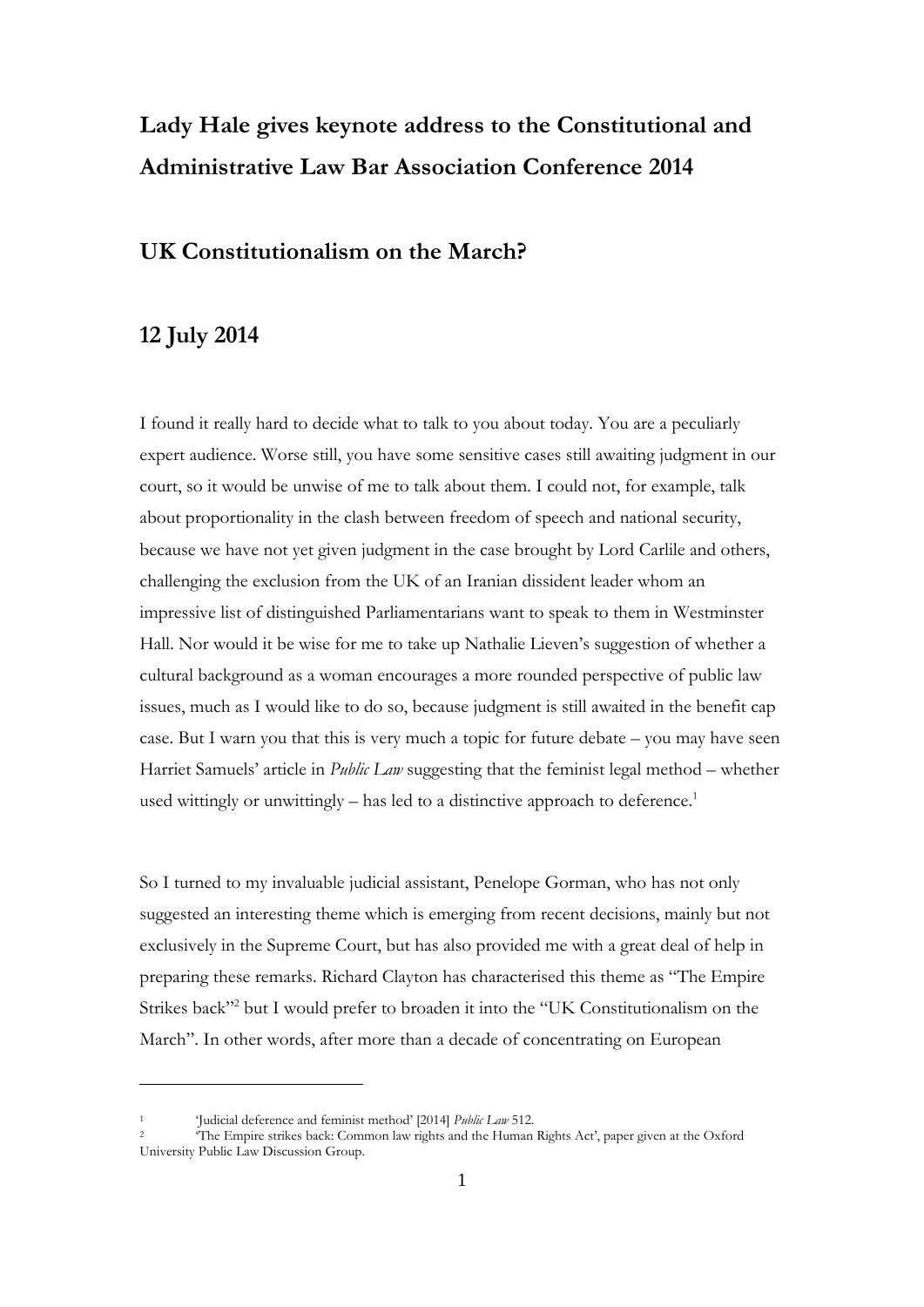instruments as the source of rights, remedies and obligations, there is emerging a renewed emphasis on the common law and distinctively UK constitutional principles as a source of legal inspiration. Sometimes this expands the range of what is available, sometimes it may constrict it. But it seems to me to take us in some interesting directions, beyond the well-worn theme of "what's wrong with the *Ullah* principle?"

#### **Common law rights**

One aspect of this resurgence has been the emphasis by the courts on the power and continuing primacy of common law rights. There has been a tendency to assume that after the enactment of the Human Rights Act 1998 the European Convention on Human Rights should be the first port of call. But, it is said, this is to misunderstand the relationship between the Convention and the common law in our domestic law, and to overlook the continued and developing protection offered by the latter. As Lord Cooke remarked in *Daly*<sup>3</sup> 'the truth is, I think, that some rights are inherent and fundamental to democratic civilised society. Conventions, institutions, bills of rights and the like respond by recognising rather than creating them'. The common law may not offer a prescriptive list of rights but this does not mean that it is not a rich source of fundamental rights and values, nor that its development has been somehow arrested once the Convention was incorporated into domestic law. As Lord Toulson put it, in *Kennedy v The Charity Commission*, 4 'it was not the purpose of the Human Rights Act 1998 that the common law should become an ossuary'.

It is true that no two lists of common law rights would be the same. Blackstone<sup>5</sup> identified three primary rights: the right of personal security, personal liberty and private property, with auxiliary rights including importantly access to justice. Dicey argued that rights stemmed from remedies,<sup>6</sup> which certainly puts access to the courts at the forefront

<sup>3</sup> *R (Daly) v Secretary of State for the Home Department* [2001] UKHL 16, [2001] 2 AC 532 at [30].

<sup>&</sup>lt;sup>4</sup> [2014] UKSC 20, [2014] 2 WLR 808, at [133].

<sup>&</sup>lt;sup>5</sup> <sup>5</sup> <sup>5</sup> <sup>5</sup> <sup>5</sup> <sup>6</sup> Of the Absolute Rights of Individuals', Blackstone's *Commentaries on the Laws of England* (1765-1769).

An Introduction to the Study of the Law and the Constitution, 1965, Macmillan.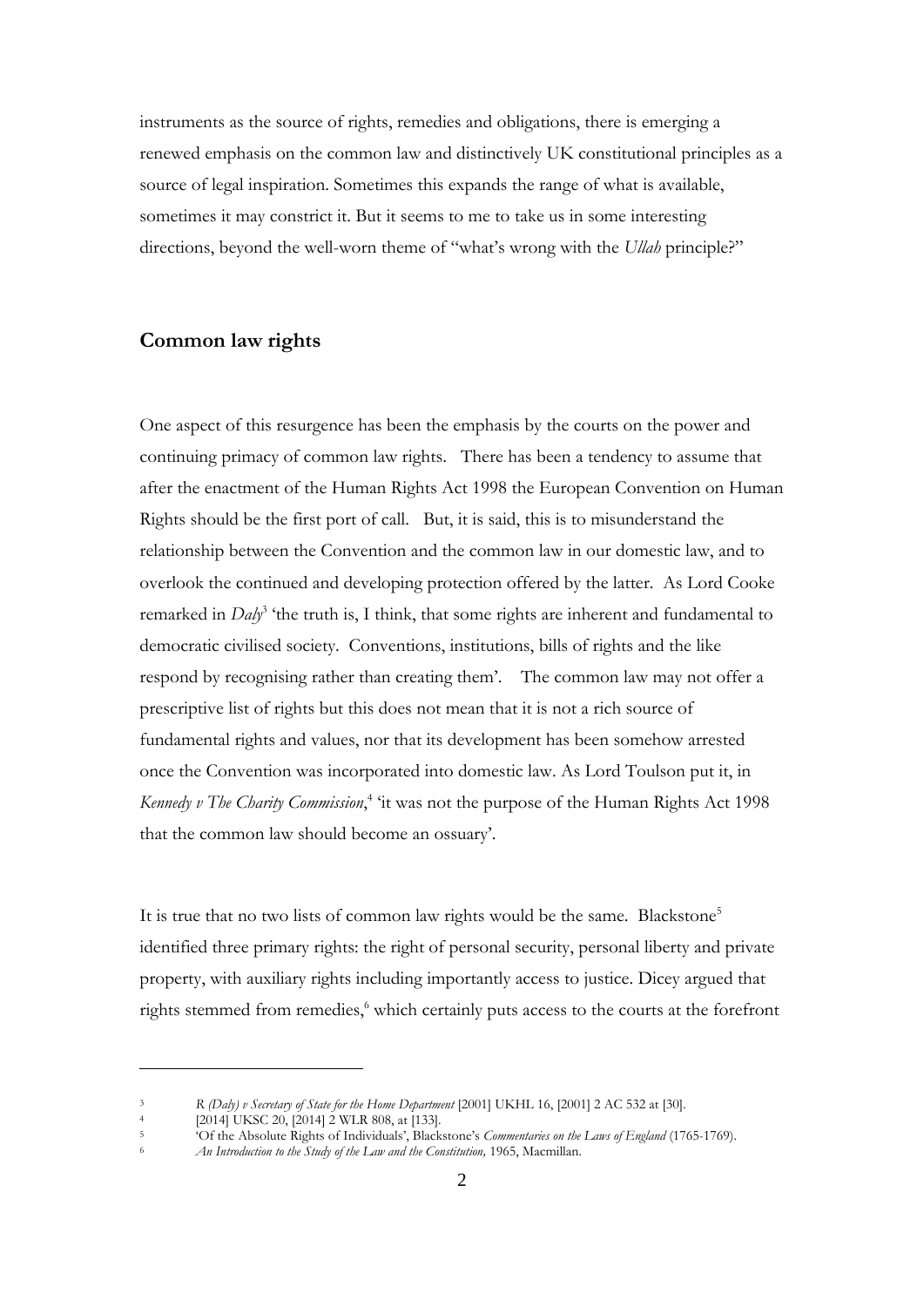of rights protection. Many of the notable successful rights challenges in recent years have been based on the common law, including the rejection of the admission of evidence obtained by torture in  $A (N_0 2)^7$  (in which Lord Bingham observed that the English common law had regarded torture and its fruits with abhorrence for over 500 years) and the requirements of open justice highlighted in the *Guardian News and Media* case<sup>8</sup>. The recognition of the importance of these rights is accompanied by a principle of statutory construction – the principle of legality - which requires Parliament expressly to legislate to limit fundamental rights – and thus openly to confront the political controversy entailed.<sup>9</sup> The very first case we heard in the Supreme Court was *HM Treasury v Ahmed*,<sup>10</sup> where we held that the very general words of the United Nations Act 1946 did not authorise an order in council imposing a regime of financial control on suspected terrorists which was so intrusive as to render them effective prisoners of the state, such that it represented serious interferences with their right of property, their right of unimpeded access to the courts and their liberty and autonomy.

What therefore is the relationship between the protection offered by the Human Rights Act 1998 and the protection offered by these common law principles? This issue came to the fore in three cases in the Supreme Court in the past year, in which the claimants based their claims on specific rights under the ECHR. But these were the rights to a fair trial, to open justice and to freedom of speech, core rights in the common law which are also reflected in the Convention. The Court has taken the opportunity in these cases to underline the view that the natural starting point in any dispute should be domestic law – albeit not always unanimously. The Convention may then be used as a check to see if any further development of the common law may be required

The first of these cases was *Osborn v Parole Board.* <sup>11</sup> The question was whether the Parole Board had acted unlawfully when it made decisions to continue to detain or to recall to prison three prisoners without affording them an oral hearing. We found that this had

<sup>7</sup> *A v Secretary of State for the Home Department (No 2)* [2005] UKHL 71, [2006] 2 AC 221.

<sup>8</sup> *R (Guardian News and Media Ltd) v City of Westminster Magistrates Court* (2012) EWCA Civ 420, [2013] QB 618. <sup>9</sup> *R v Secretary of State for the Home Department (ex parte Simms)* [2000] 2 AC 115, 131.

<sup>&</sup>lt;sup>10</sup> [2010] UKSC 2, [2010] 2 AC 534.<br><sup>11</sup> [2013] UKSC 61 [2013] 3 WJ B 1

 $[2013]$  UKSC 61,  $[2013]$  3 WLR 1020.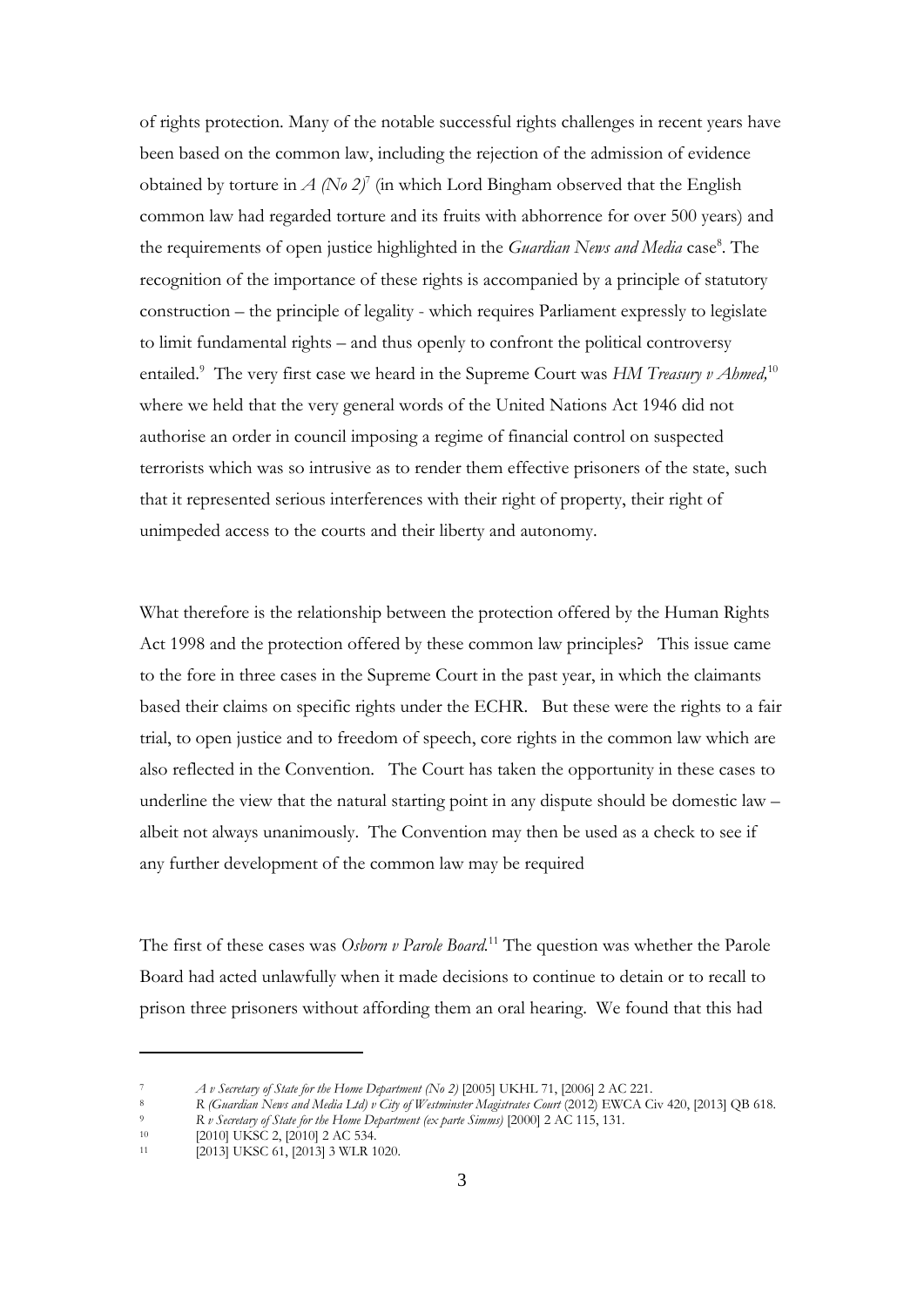indeed been an unlawful breach of common law standards of procedural fairness. The claim however had primarily alleged a breach of article 5(4) of the Convention. In the sole judgment, Lord Reed stated strongly that this approach did not properly reflect the relationship between our domestic law and the rights under the Convention. The Human Rights Act "does not supersede the protection of human rights under the common law or state, or create, a discrete body of law based upon the judgments of the European court. Human rights continue to be protected by our domestic law, interpreted and developed in accordance with the Human Rights Act when appropriate".<sup>12</sup>

In his summary of his conclusions at the outset of the judgment, Lord Reed stated that his finding of a duty on the Board to hold an oral hearing in these cases also fulfils the Board's duty under s 6 of the Human Rights Act 1998 to act compatibly with the prisoners' rights under article 5(4) of the Convention. In other words analysis of the Convention right comes later and is used to check whether compliance with article 5(4) may require anything additional to the common law obligation to hold an oral hearing. But it is clear that the common law may go further than the Convention and should be developed if required. Lord Reed gave his view in his recent Lord Irvine Human Rights lecture at Durham University thus: <sup>13</sup>

"Where the existing common law or statute falls short of what is required to meet Convention requirements, the courts should respond by developing the common law or interpreting the relevant statute in the light not only of Strasbourg judgments but also the law of other common law jurisdictions, such as Canada and Australia, so that our own law meets the necessary standards."

A similar approach was adopted by Lord Mance in *Kennedy v The Charity Commission*. 14 The Charity Commission had refused to disclose to Mr Kennedy, a journalist,

 $12$  At [57].

<sup>13</sup> 'Is the Supreme Court supreme?' Lord Irvine Human Rights Lecture, 28 February 2014.

 $[2014]$  UKSC 20,  $[2014]$  2 WLR 808.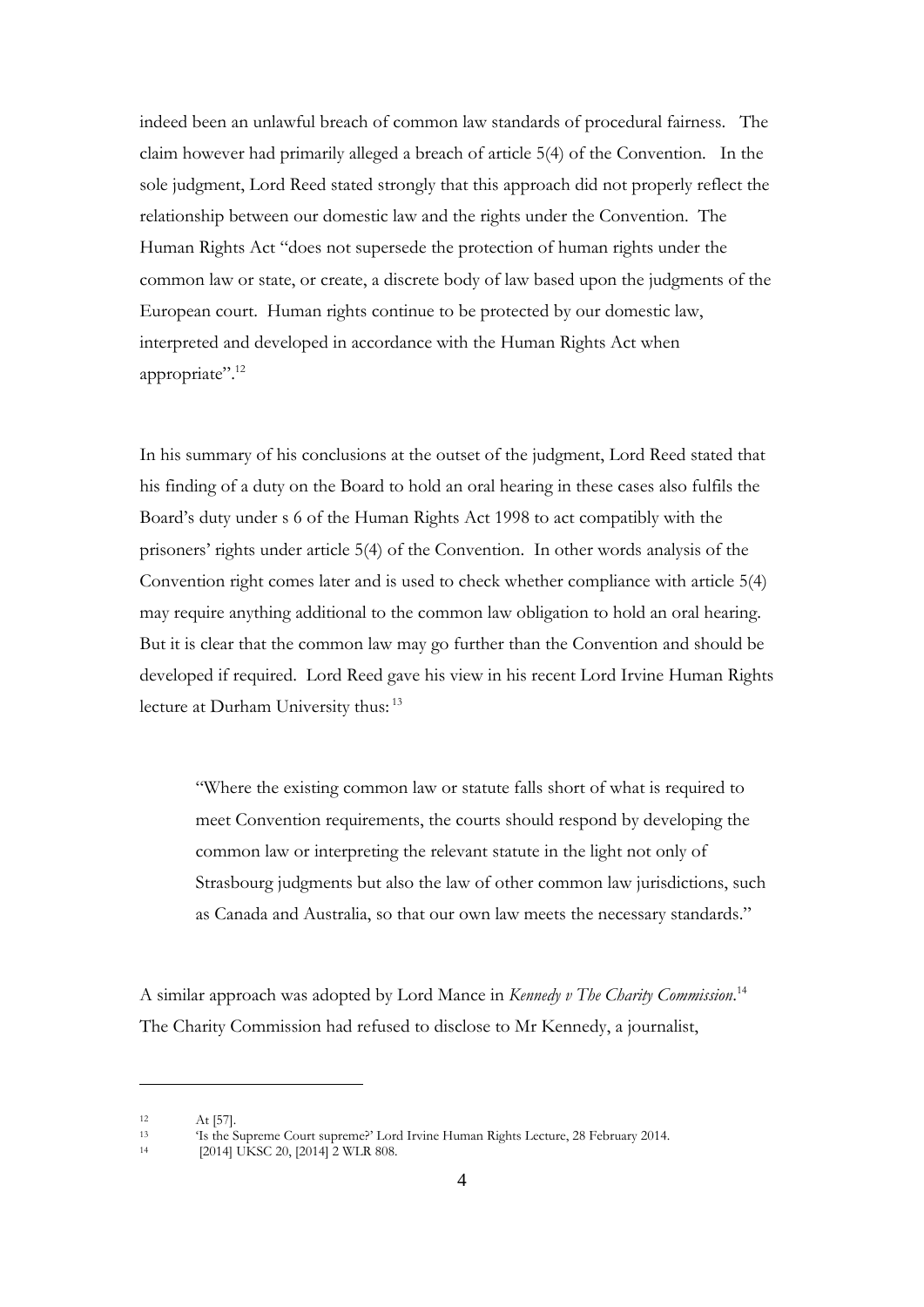information relating to an inquiry it carried out as part of its statutory functions, on the ground that the information fell within the absolute exemption in section 32 (2) of the Freedom of Information Act 2000 (FOIA). Mr Kennedy had sought disclosure via a Freedom of Information request and argued that that section 32(2) should be interpreted in a way which did not give rise to a breach of his right to receive information protected by article 10 of the Convention.

The majority rejected this claim. It had been made and was argued on the basis that section 32 could and should be read down to have a meaning which was contrary to that which Parliament had clearly intended<sup>15</sup>. There was furthermore no basis for a declaration of incompatibility in relation to article 10, which did not (yet at least) protect the right to receive information from the state. The minority strongly disagreed. The article 10 jurisprudence was clearly developing towards the recognition of such a right – it could reasonably be foreseen that if the case went to Strasbourg the right would be recognised. Section 32 could be read down to give effect to this.

However, the majority of the Supreme Court pointed out that the effect of section 32 was only to take the information out of the scope of the compulsory disclosure regime under the Freedom of Information Act. It did not determine the underlying question of whether the information could and should be disclosed. That was governed by other rules of statute and the common law. In this case the duties placed on the Charity Commission under the Charities Act were underpinned by a common law presumption in favour of openness in judicial proceedings and were to be interpreted in the light of this presumption. Construed without reference to article 10, the Charities Act should be read as putting Mr Kennedy in no less favourable a position regarding the obtaining of disclosure of information than he would be on his case that article 10 by itself imposed a general duty of disclosure of information. 16

<sup>15</sup> At [42].

At [101].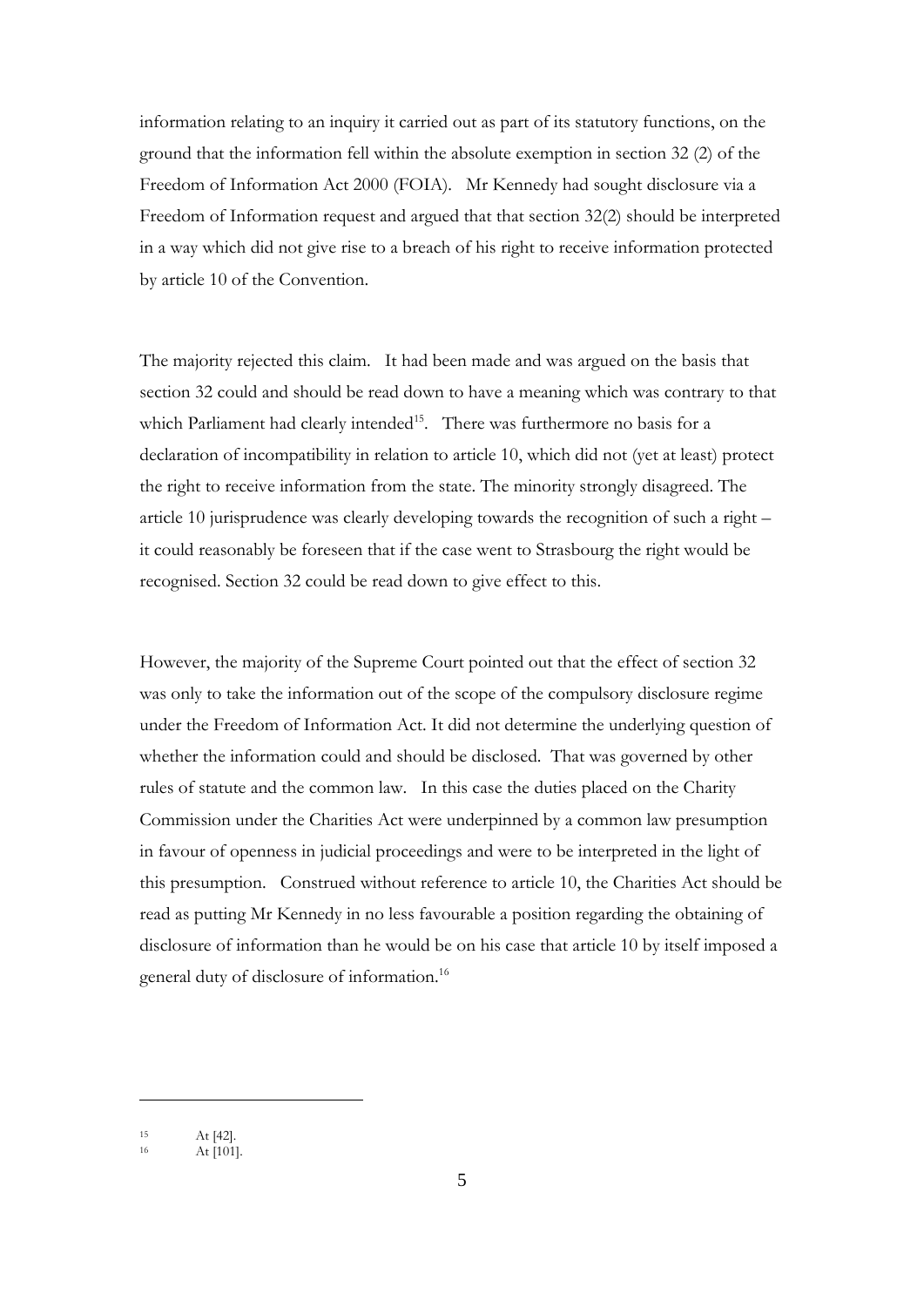The majority also considered that judicial review would offer an adequate remedy in the event of a decision by the Charity Commission to withhold information in breach of the common law principles of accountability and openness. In situations where such constitutional principles were in issue the court would apply a very high standard of review which would resemble the protection afforded by a proportionality review under article 10. Lord Mance agreed with the current edition of de Smith's *Judicial Review* that

"it is inappropriate to treat all cases of judicial review (or, I add, all cases of proportionality review) together under a general but vague principle of reasonableness, and preferable to look for the underlying tenet or principle which indicates the basis on which the court should approach any administrative law challenge in a particular situation"*. 17*

The same considerations of weight and balance would be applied to the same factors, albeit not as part of the same formulaic exercise required when assessing proportionality.

Lord Toulson, whose decision in *Guardian News and Media* was the inspiration for this approach, stated specifically that

"If there is a challenge to the High Court against the refusal of disclosure by a lower court or tribunal, the High Court would decide for itself whether the open justice principle required disclosure".<sup>18</sup>

That is a very strong statement, but it is consistent with the approach of Lord Reed in *Osborn*, that the task of the court was to decide what fairness required, rather than to review the reasonableness of the Parole Board's decision.

<sup>17</sup> At [55].

<sup>18</sup> At [132].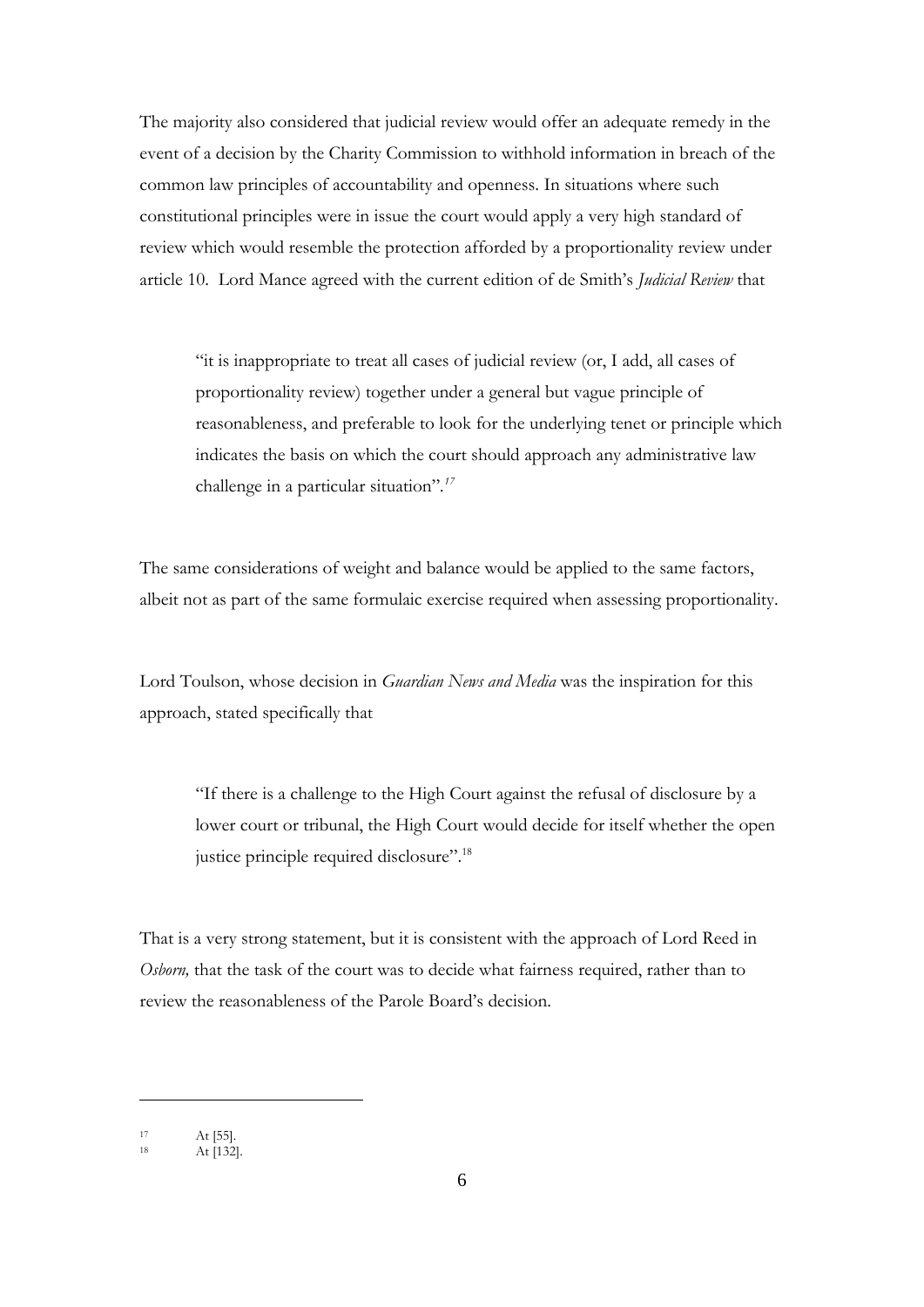Interestingly, however, Lord Carnwath – whom some will regard as Lord Brown's natural successor as the expert public lawyer on the Court – did not agree. He saw a clear difference between a human rights judicial review claim, where full merits review would be available, and a conventional judicial review claim, where it would not.<sup>19</sup> My guess is that it is this aspect of the case which will prove the most fruitful but also the most controversial, however sympathetic we may be to the majority view on the common law right to transparency.

The majority regarded it as most unfortunate that Mr Kennedy's request for disclosure was based solely on FOIA – Lord Toulson regarded it as another example of the 'baleful and unnecessary tendency to overlook the common law'<sup>20</sup>. Lord Mance took the opportunity to reassert the proper relationship between the common law and Convention rights:

"Since the passing of the Human Rights Act 1998 there has too often been a tendency to see the law in areas touched on by the Convention solely in terms of the Convention rights. But the Convention rights represent a threshold protection; and, especially in view of the contribution which common lawyers made to the Convention's inception, they may be expected, at least generally, even if not always, to reflect and find their homologue in the common or domestic statute law. … In some areas the common law may go further than the Convention, and some contexts it may also be inspired by the Convention rights and jurisprudence (the protection of privacy being a notable example). And in time, of course, a synthesis may emerge. But the natural starting point in any dispute is to start with domestic law, and it is certainly not to focus exclusively on the Convention rights without surveying the wider common law scene. … Greater focus in domestic litigation on the domestic legal position might also have the incidental benefit that less time was taken in domestic courts seeking to interpret and reconcile different judgments (often only given by individual

<sup>&</sup>lt;sup>19</sup> At  $[244 - 255]$ .<br>
<sup>20</sup> At [133]

At [133].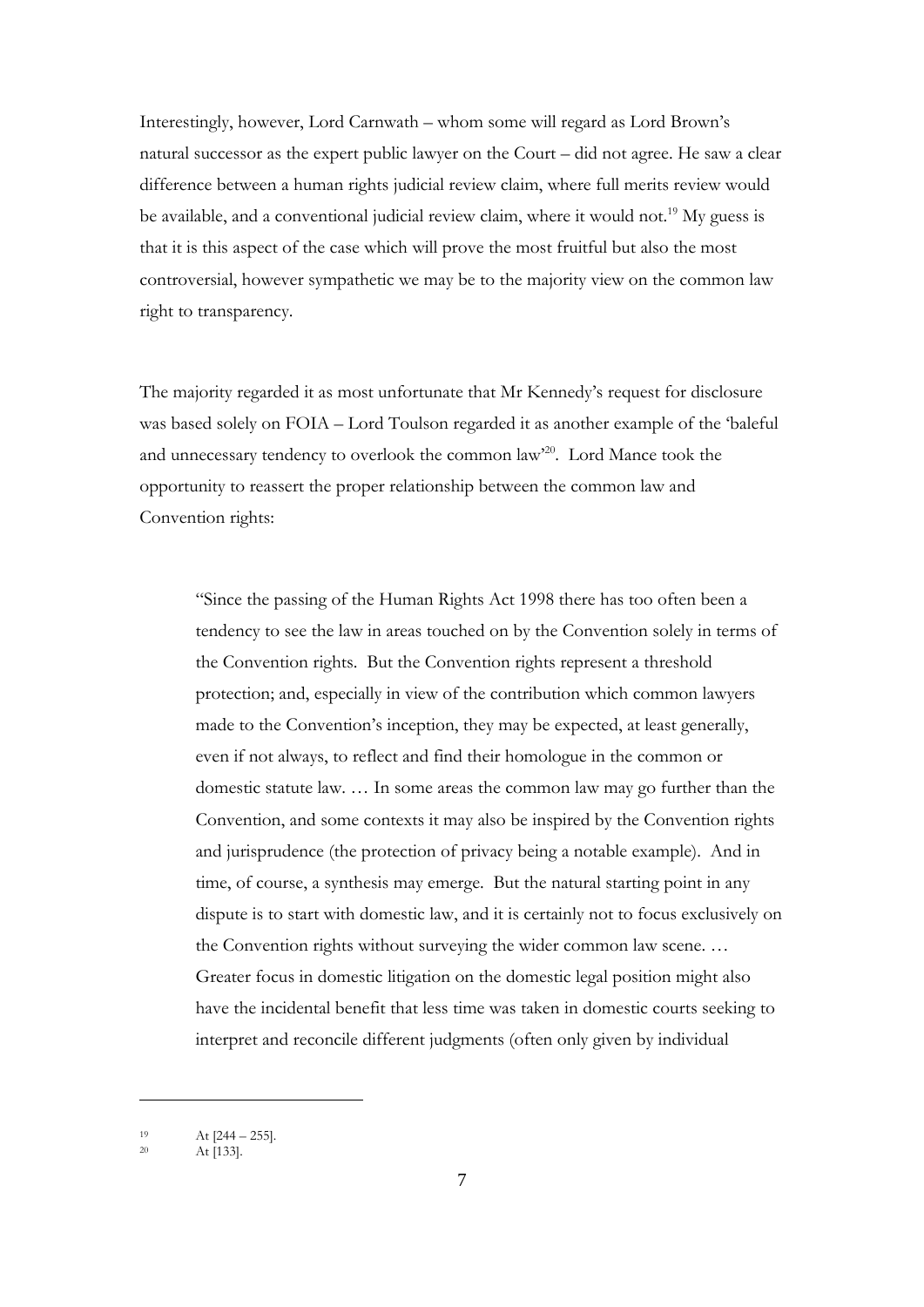sections of the European Court of Human Rights) in a way which that court itself, not being bound by any doctrine of precedent, would not itself undertake." 21

As to this last point, it is clear to me that the European court greatly appreciates our detailed analysis of their jurisprudence, carried out in the common law tradition, which the courts in other countries do not undertake!

The last of my trilogy of cases under this head is  $A \nu BBC^{22}$  in which the sole judgment was given by Lord Reed. Here the question was whether it was lawful for a court to direct that the claimant, a convicted child sex offender, should be referred to merely by his initials in judicial review proceedings to challenge his deportation, in order to avoid the risk of ill treatment on his return, contrary to his rights under article 2 and 3 of the Convention. His anonymity was challenged by the BBC on the basis that it interfered with the media's rights under article 10. On the facts we held that the lifting of anonymity would have destroyed the very basis for effecting his lawful deportation and thus was a necessary exception to the open justice principle. Lord Reed emphasised, as he had in *Osborn*, that the starting point should be the common law and not the Convention. The open justice principle, and the qualifications permitted, would normally meet the requirements of the Convention 'given the extent to which the Convention and our domestic law in this area walk in step and bearing in mind the capacity of the common law to develop'. 23

If this is seen as a renaissance of UK constitutional rights, it is important not to overstate its reach. As Richard Clayton has observed,<sup>24</sup> the impetus for many of the rights being protected in these decisions is access to the courts, which has a strong history of protection under the common law. Identification of less well-established common law

 $21$  At [46].

 $^{22}$  [2014] UKSC 25, [2014] 2 WLR 1243.

<sup>23</sup> At  $[57]$ .

<sup>24</sup> *Loc cit*.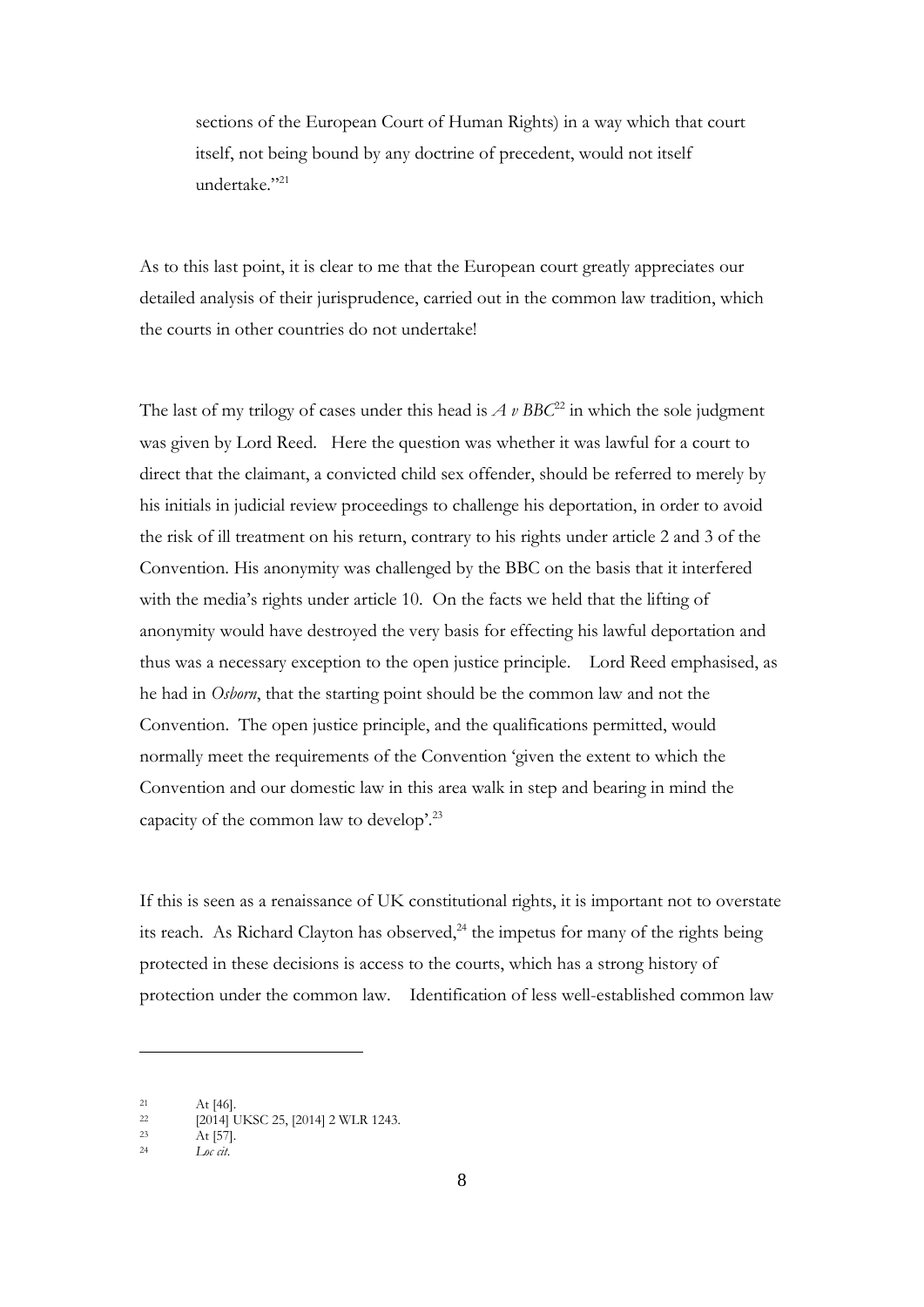rights is more difficult – any list is 'inherently contestable'. He also warns of the precarious status of common law rights: they may be protected by the principle of legality but this does not preclude the possibility that the presumption can be rebutted by a clear Parliamentary intention in a subsequent statute (as, of course, it instantly was in *Ahmed* and also in *Al-Rawi*<sup>25</sup>).

There are other disadvantages. Outside the structure of the Human Rights Act the courts lose the particular and in my view very valuable form of dialogue with Parliament which is afforded by declarations of incompatibility – something which has gained particular prominence in the light of our recent decision in the assisted suicide cases.<sup>26</sup> So there are undoubtedly limits, both to the scope of and to the protection afforded to common law rights, compared with their Convention equivalents.

#### **The UK constitutional order and EU law**

1

It is not just in the realm of fundamental rights that the Supreme Court has recently had to consider deep rooted constitutional principles. At the end of last year we had the *HS2* cases, challenging, on the basis of European Union environmental law, the decision of the government to proceed with plans for a high speed rail link between London, the midlands and eventually the north of England. This brought into play the constitutional relationship between Parliament and the courts, and the extent to which this relationship might have been implicitly qualified or abrogated by the European Communities Act 1972. Remarkably, this point was not (or not fully) appreciated until the hearing in the Supreme Court itself.

<sup>25</sup> *Al-Rawi and others v The Security Service and others* [2011] UKSC 34, [2011] 1 AC 531), where the court decided that the common law did not and should not permit a closed material procedure in civil claims. The Government moved quickly to introduce a statutory procedure in the Justice and Security Act 2013. <sup>26</sup> *R (Nicklinson) v Ministry of Justice* [2014] UKSC 38.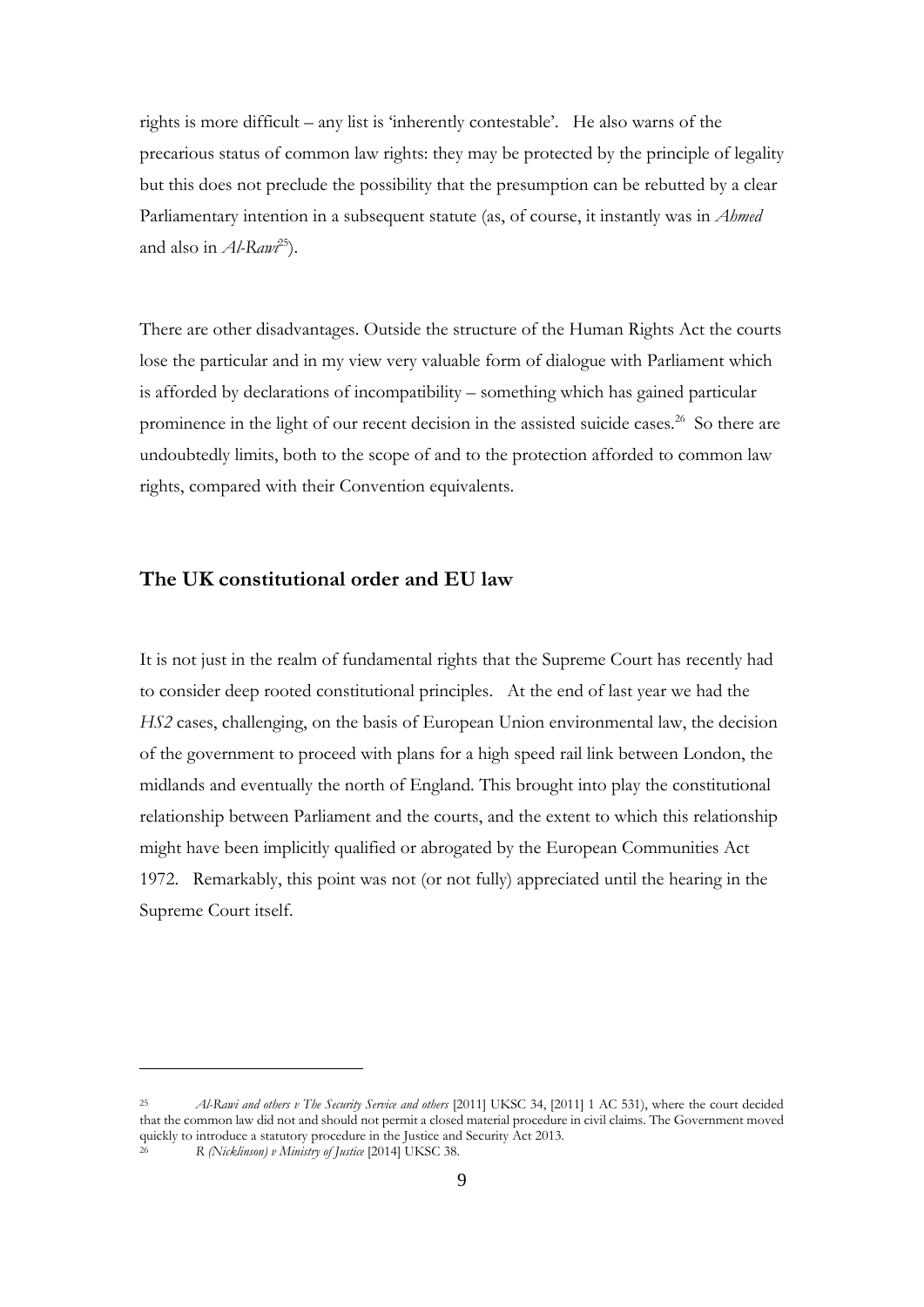The *HS2* cases<sup>27</sup> sought judicial review of a government White Paper, *High Speed Rail: Investing in Britain's future – Decision and Next Steps.* .28 This set out the process by which the government intended to obtain development consent for HS2 through two hybrid bills in Parliament. A hybrid bill shares certain characteristics of a public bill and those of a private bill, and involves an additional select committee stage at which objectors whose interests are directly and specifically affected by the bill may petition against it, although they cannot challenge the principle of the bill, including the business case for HS2, or propose any alternative routes for Phase 1.

The claimants argued that in order to comply with EU environmental law, the Command Paper should have been preceded by a Strategic Environmental Assessment under Directive 2001/42/EC and that they hybrid bill procedure would not comply with the procedural requirements of the Environmental Impact Assessment (EIA) Directive 2011/92/EU. It was troubling to me (as it had been to Lord Justice Sullivan) that this process – a non-binding proposal in a Command Paper followed by development consent contained in legislation – appeared to avoid the need for a strategic environmental assessment which would have been required had the Government followed the procedures provided in the Planning Act 2008 or the Transport and Works Act 1992. But the conclusion was that they could do this.

However, it was the second limb of the case which gave rise to the constitutional issues. Article 1(4) of the EIA Directive disapplies the Directive in the case of 'projects the details of which are adopted by a specific act of national legislation, since the objectives of this Directive including that of supplying information, are achieved by the legislative process'. On the face of it, the proposed hybrid bill would appear to fall squarely within this provision as a specific act of national legislation. However, the European Court of Justice had interpreted the word "since" in article 1(4) as meaning "provided that" (an evolutive interpretation about which Lords Neuberger and Mance expressed their

<sup>27</sup> *R (Buckinghamshire County Council) v Secretary of State for Transport* and linked appeals [2014] UKSC 3, [2014] 1 WLR 324.

<sup>28</sup> Cm 8247, 10 January 2012.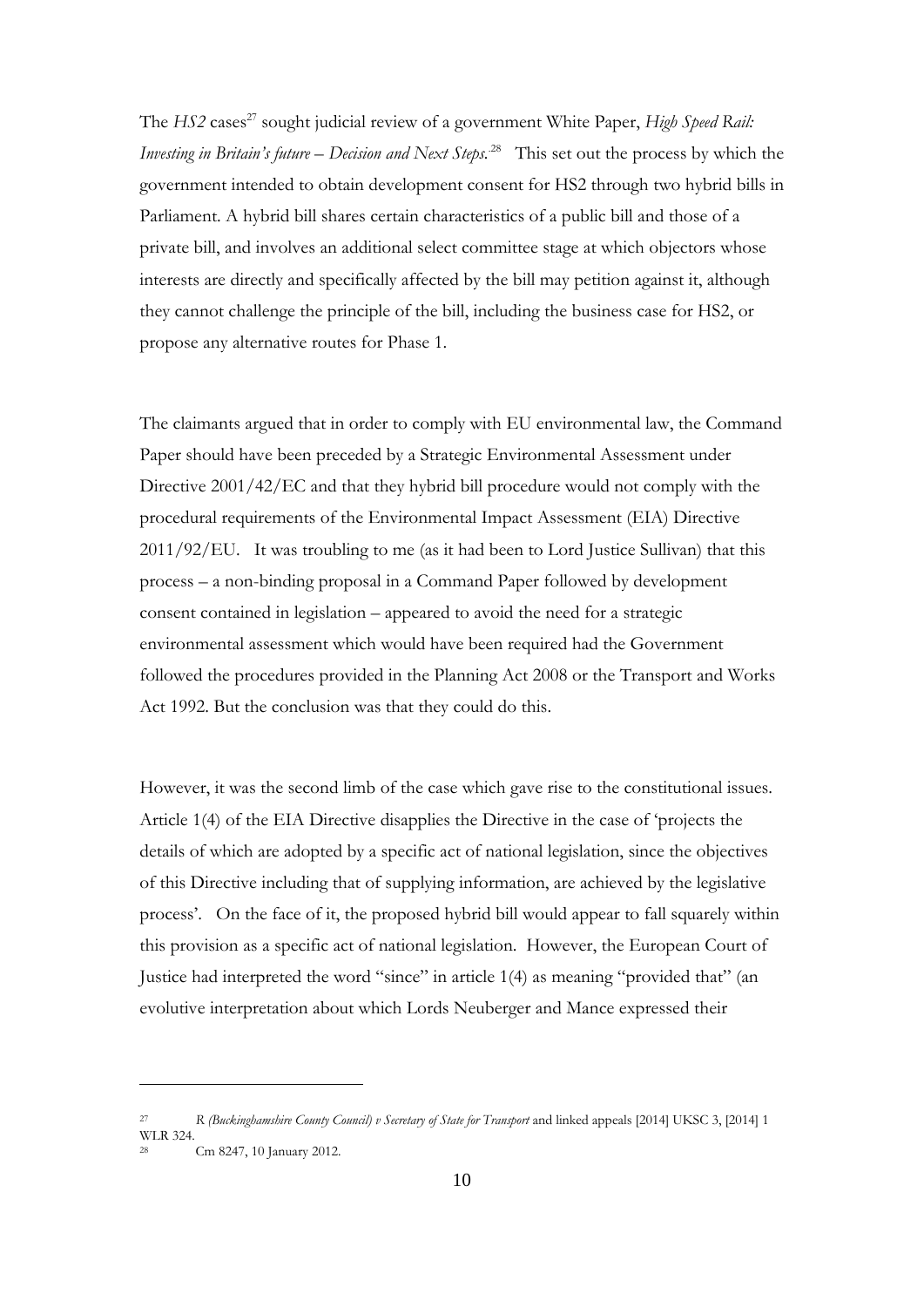concern). Hence, it was suggested that the legislative process would require scrutiny by the courts to ensure that the objectives of the EIA Directive had in fact been met.

The complaint was that the whipping of the vote by the political parties at the second and third readings, the limited opportunity provided by a debate in Parliament for the examination of environmental information, and the limited remit of the select committee following the second reading all conspired to prevent the effective public participation required by article 6(4) of the EIA Directive.

The difficulty was that the scrutiny of the Parliamentary process required to assess the justice of these complaints would directly conflict with an entrenched UK constitutional principle. Described by Lord Neuberger and Lord Mance in their joint judgment as "one of the pillars of constitutional settlement which established the rule of law in England in the  $17<sup>th</sup>$  century", article 9 of the Bill of Rights 1689 precludes the impeaching or questioning in any court of debates or proceedings in Parliament.<sup>29</sup> So we were being asked in *HS2* to consider the extent of the supremacy of EU law over a "provision of the highest constitutional importance".<sup>30</sup>

The effect given to EU law by Parliament in the European Communities 1972 Act was in accordance with the dualist approach to international law adopted by the common law. The EU Treaty did not become part of our domestic law until legislation was enacted. The application of the doctrine of EU law supremacy over national law depends on the 1972 Act. Thus the conflict fell to be resolved by our national courts as an issue arising under the constitutional law of the UK. As Paul Craig has pointed out, other European countries have also considered the supremacy of EU law as a matter of their own constitutional arrangements.<sup>31</sup>

 $29$  At [203].

<sup>30</sup> As Lord Browne-Wilkinson described article 9 in *Pepper v Hart* [1993] AC 593 at 638.

<sup>31</sup> "Constitutionalising constitutional law: HS2" [2014] *Public Law* 373.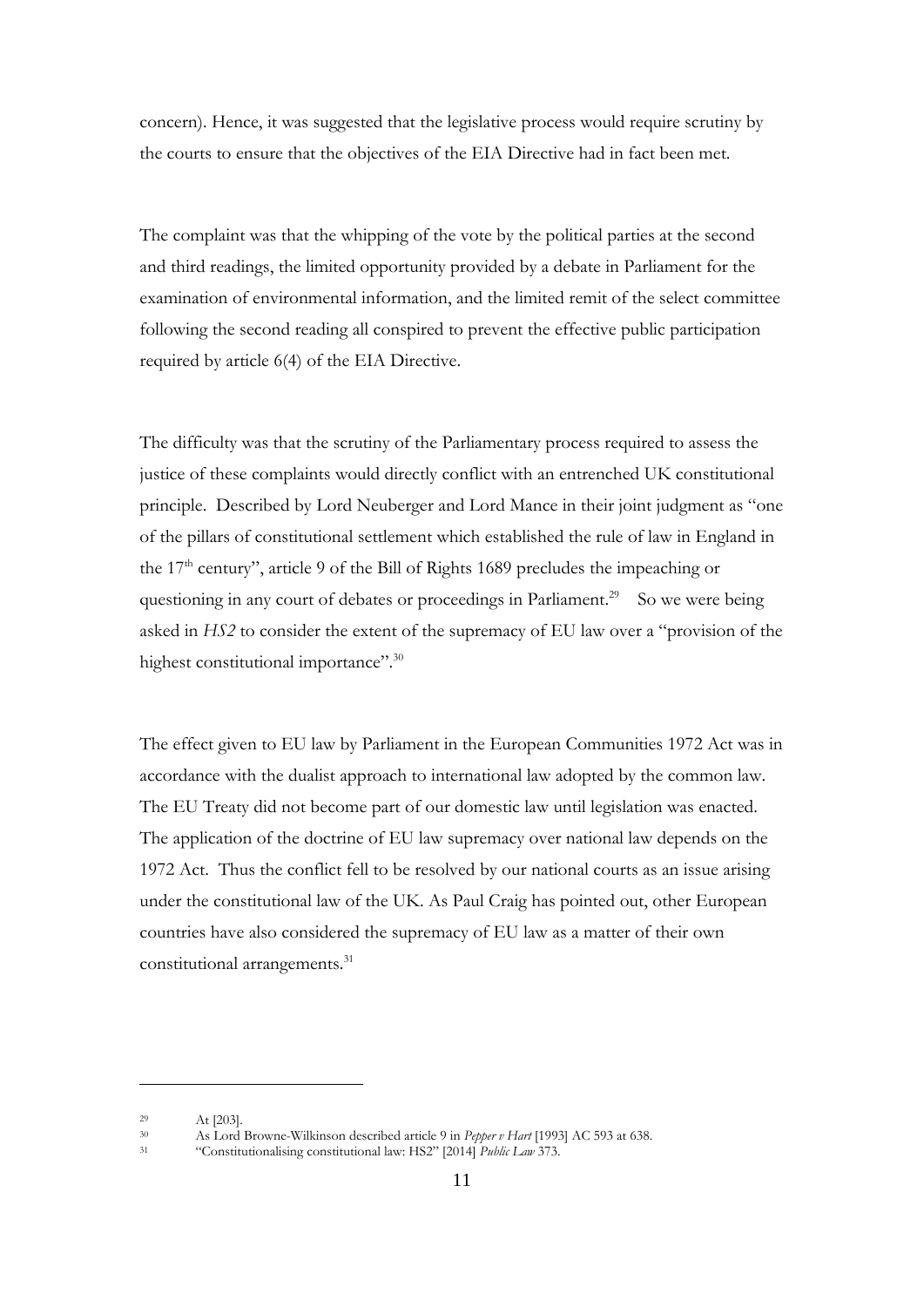The 1972 Act could be repealed by Parliament like other legislation. But unless and until such time, it does appear to provide that EU law will trump existing and future legislation passed by Parliament insofar as it is not in accordance with that law. The full impact of this became apparent when the House of Lords ruled in the *Factortame<sup>32</sup>* litigation that provisions of the Merchant Shipping Act 1988, which restricted the right of foreign-owned ships to fish in UK waters, had to be disapplied: according to Lord Bridge "it was the duty of a UK court, when delivering final judgment, to override any rule of national law found to be in conflict with any directly enforceable rule of Community law".

The question for the Supreme Court in *HS2* was whether the 1972 Act had, in the words of Lord Reed, written the EU institutions a blank cheque, <sup>33</sup> or whether it was still subject to general rules of statutory interpretation such as the need for express authority for violations of fundamental rights or of fundamental constitutional principles, and so subject to implied limitation. Just as fundamental rights can only be abrogated by express statutory provision, is there a principle that constitutional statutes cannot be impliedly repealed by inconsistent EU law?

The separation of powers is a fundamental aspect of most if not all of the constitutions of the member states of the European Union. We considered it unlikely that the Court of Justice when interpreting the EIA Directive had intended to require national courts to exercise a supervisory jurisdiction over the internal proceedings of national legislatures of the nature for which the appellants contended. Lord Reed thought there was much to be said for the view of the German Federal Constitutional Court on the Counter-Terrorism Database Act<sup>34</sup> that as part of a cooperative relationship, a decision of the Court of Justice should not be read by a national court in a way that placed into question the identity of the national constitutional order. The principle in the Counter-Terrorism Database case is the converse of the principle developed in the earlier *Solange* cases that

<sup>32</sup> *R v Secretary of State for Transport ex p Factortame (No 2)* [1991] AC 601.

<sup>33</sup> *Loc cit.*

<sup>34</sup> Judgment of 24 April 2013, 1BvR 1215/07.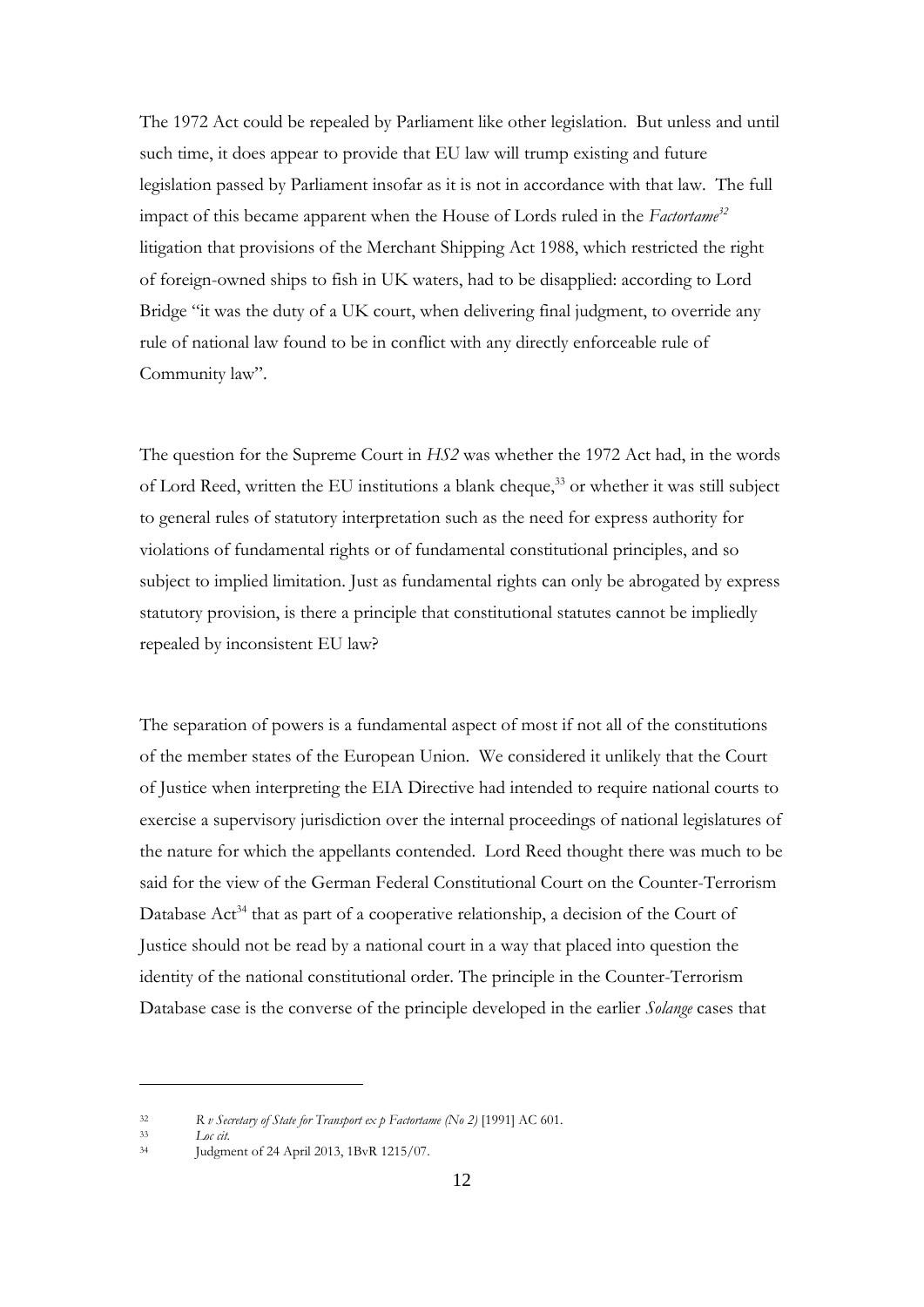national laws will be interpreted consistently with EU law, so long as this does not conflict with fundamental constitutional principles.

All the same, our interpretation of the European Court's judgments on the meaning of article 1(4) of the EIA Directive needed to differ markedly from the opinions of Advocates General Sharpston and Kokott, on which they were based, if the impact on the separation of powers was to be avoided. Lord Neuberger and Lord Mance considered that 'it is not conceivable, and it would not be consistent with the principle of mutual trust which underpins the Union, that the Council of Ministers should, when legislating, have envisaged the close scrutiny of the operations of Parliamentary democracy suggested by the words used by' the Advocates General. 35 In their view article 1(4) was intended to avoid the particular issue of Article 9 of the Bill of Rights, and the European Court had accordingly decided not to endorse the approach of the Advocates General. Thus we could hold that the hybrid bill procedure would meet the objectives of the Directive – it was obviously a substantive legislative process and appropriate information would be available to members of the legislature - and that there was nothing in the case law to suggest that the influence of political parties or the Government over voting was incompatible with article 1(4).

So the conflict did not in the end arise. But it had raised the problematic possibility of a future conflict between EU law applied in accordance with the 1972 Act and other constitutional measures. In other words, not the conflict between a 'constitutional' statute and an 'ordinary' statute considered by Lord Justice Laws in *Thoburn v Sunderland City Council*<sup>86</sup> but one between two "constitutional" statutes. On this question, further argument would obviously be required in the light of these observations in the judgment:

"The United Kingdom has no written constitution but we have a number of constitutional instruments. They include Magna Carta, the Petition of Right

<sup>35</sup> At [202].

<sup>36</sup> [2002] EWHC 195 (Admin), [2003] QB 151.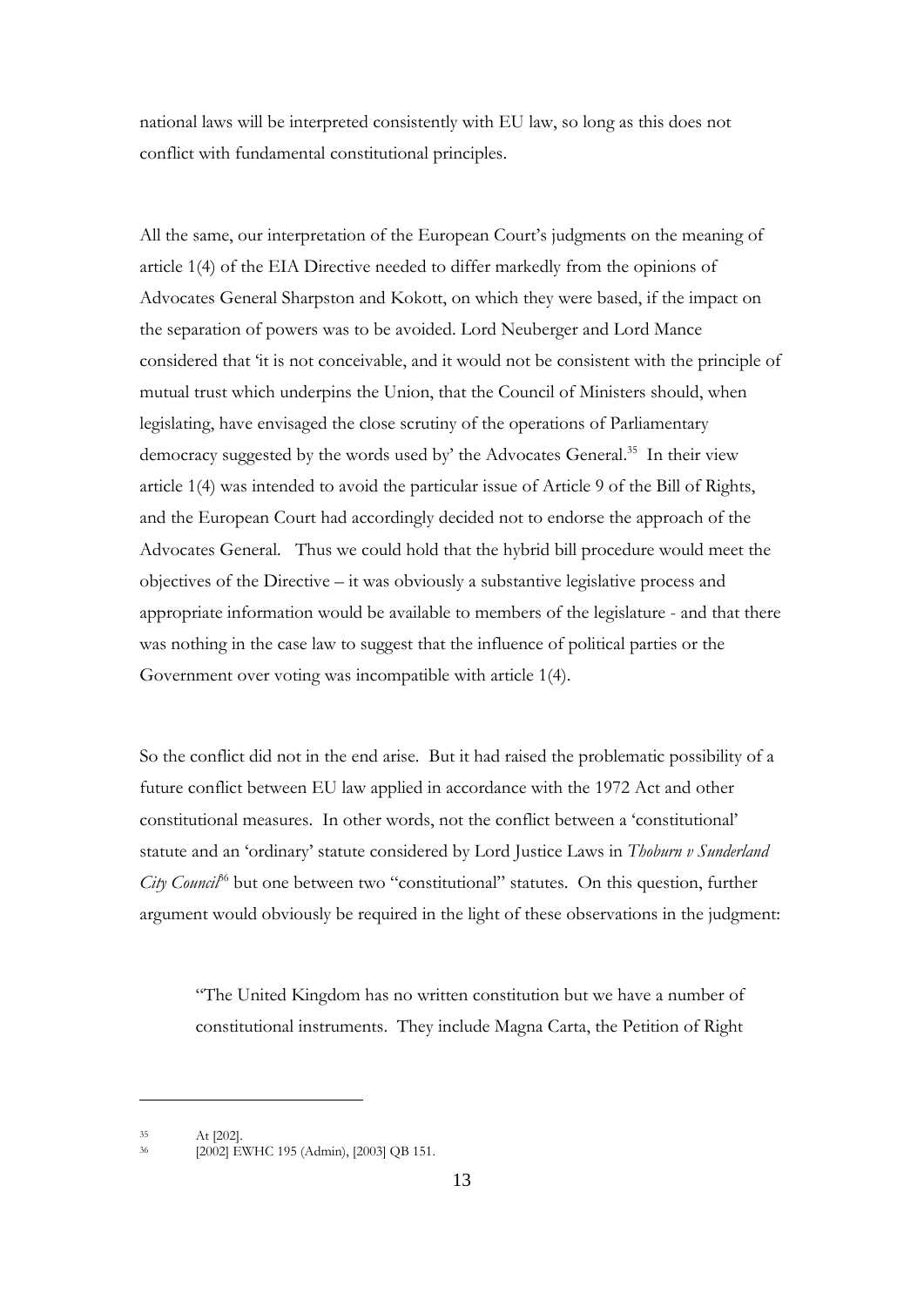1628, the Bill of Rights and (in Scotland) the Claim of Rights Act 1689, the Act of Settlement 1701 and the Act of Union 1707. The European Communities Act 1972, the Human Rights Act 1998 and the Constitutional Reform Act 2005 may now be added to this list. The common law itself also recognises certain principles as fundamental to the rule of law. It is, putting the point at its lowest, certainly arguable (and it is for the United Kingdom law and courts to decide) that there may be fundamental principles, whether contained in other constitutional instruments or recognised at common law, of which Parliament when it enacted the European Communities Act 1972 did not either contemplate or authorise the abrogation."<sup>37</sup>

In other words, there could be no implied repeal of such a fundamental principle merely by virtue of the supremacy given to EU law by the 1972 Act.

Lord Mance and I had expressed somewhat similar concerns in our minority judgments in the *Assange*<sup>38</sup> appeal. There we were construing an Act of the UK Parliament authorising the coercive power of the state to deprive an individual of his liberty. The challenge to the natural meaning of the words 'judicial authority' in the Extradition Act 2003 derived from an EU Framework Decision which fell outside the scope of the 'treaties' referred to in the 1972 Act. In these circumstances, although the longstanding presumption that Parliament intends to give effect to the UK's obligations in international law (in this case, to implement the Framework Decision) was in play, we thought that it was not determinative where the liberty of the person was at stake. I would have applied the clear intention of the UK legislature to restrict the meaning of 'judicial authority' to a court rather than the unclear meaning of the same term in the EU instrument.

<sup>37</sup> At [207].

<sup>38</sup> *Assange v Swedish Prosecution Authority* [2012] UKSC 22, [2012] 2 AC 371.